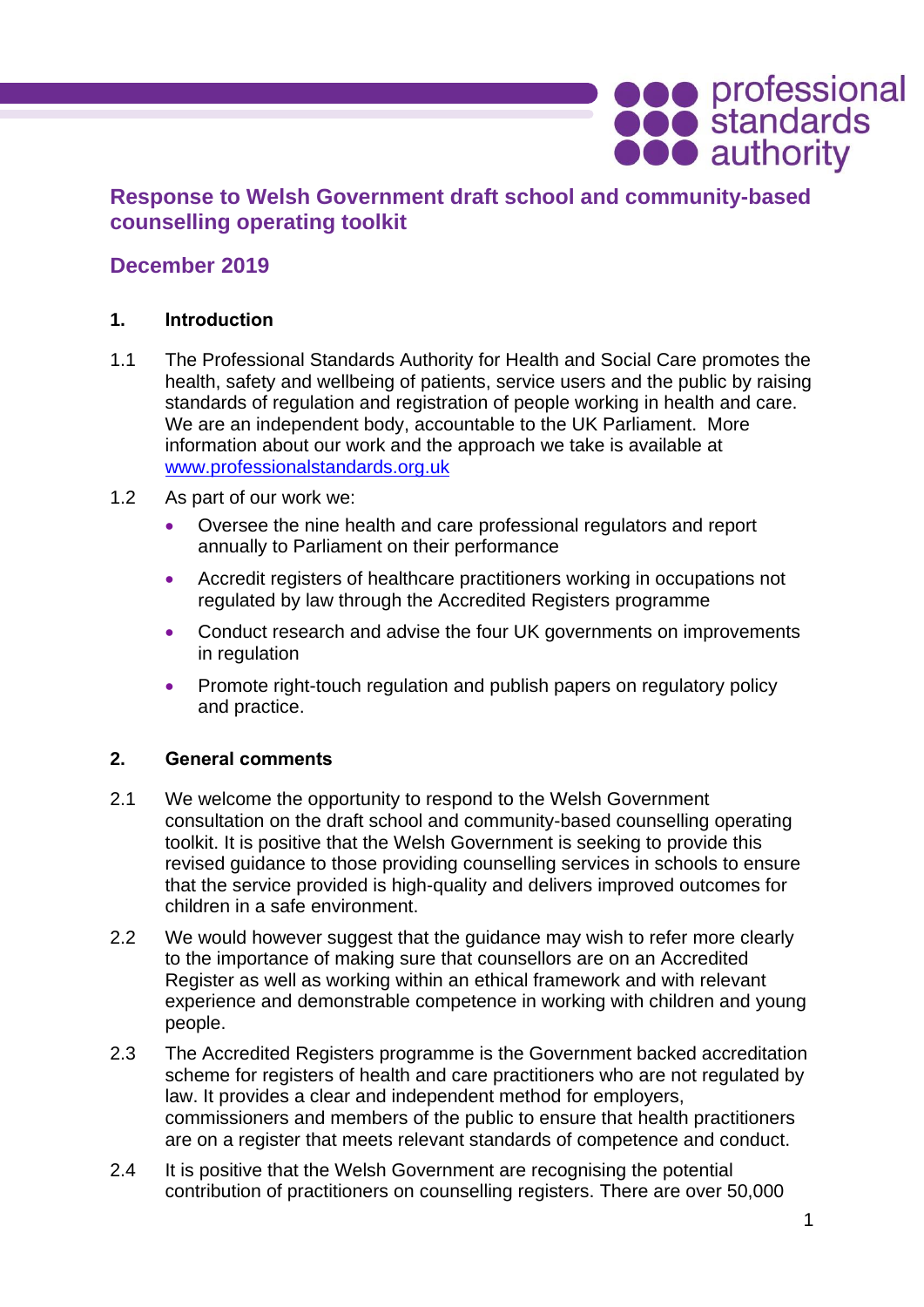counsellors and psychotherapists on the 11 counselling registers accredited by the Authority. This includes two play therapy registers<sup>1</sup> as well as one psychotherapy register whose practitioners work specifically with children.<sup>2</sup> Other registers have specialist registers for practitioners working with children. We have consistently highlighted that this is an underutilised workforce.

2.5 We recognise that the Welsh Government have worked closely with the British Association of Counselling and Psychotherapy (BACP) in the revision of this guidance. However, in order to give the most accurate and helpful information we would suggest referencing membership of the Accredited Registers programme as a means of assurance in its own right. It would be helpful for the Welsh Government to signpost to our 'check a practitioner' tool on our website which provides schools and the public with an easy way to check registers - <https://www.professionalstandards.org.uk/check-practitioners>

#### **3. Detailed comments**

#### **Accredited registers programme**

- 3.1 The Professional Standards Authority is responsible for the operation of the Accredited Registers programme which accredits voluntary registers of practitioners who are not regulated by law. The programme currently covers 25 registers and 88,000 practitioners including counsellors and psychotherapists, play therapists, sports therapists and complementary therapists amongst others.
- 3.2 The purpose of the programme is to enable patients, employers and commissioners to choose practitioners from a register that has been accredited knowing that it must meet our standards. The standards cover protecting the public, risk management, complaints handling, governance, setting standards for registrants, education and training, and managing the register.

#### **Assurance for counsellors**

- 3.3 We are supportive of the Welsh Government seeking to advise schools to select counsellors on the basis of appropriate qualifications and experience and to ensure that individuals are operating within a relevant ethical framework. This is particularly important in a school setting where counsellors will by default be working with vulnerable children.
- 3.4 The BACP are accredited under the Accredited Registers programme however, there are a number of other counselling registers who also have specific Children and Young Person (CYP) frameworks which are also accredited by the Authority. A full list is available on our website.<sup>3</sup>
- 3.5 We welcome the reference to Professional Standards Authority accreditation; however, we suggest that it would be much clearer for the guidance to

 $\overline{a}$ <sup>1</sup> The British Association of Play Therapists and Play Therapy UK.

<sup>2</sup> The Association of Child Psychotherapists.

<sup>3</sup> [https://www.professionalstandards.org.uk/what-we-do/accredited-registers/find-a-register/-in](https://www.professionalstandards.org.uk/what-we-do/accredited-registers/find-a-register/-in-category/categories/professions/counselling)[category/categories/professions/counselling](https://www.professionalstandards.org.uk/what-we-do/accredited-registers/find-a-register/-in-category/categories/professions/counselling)